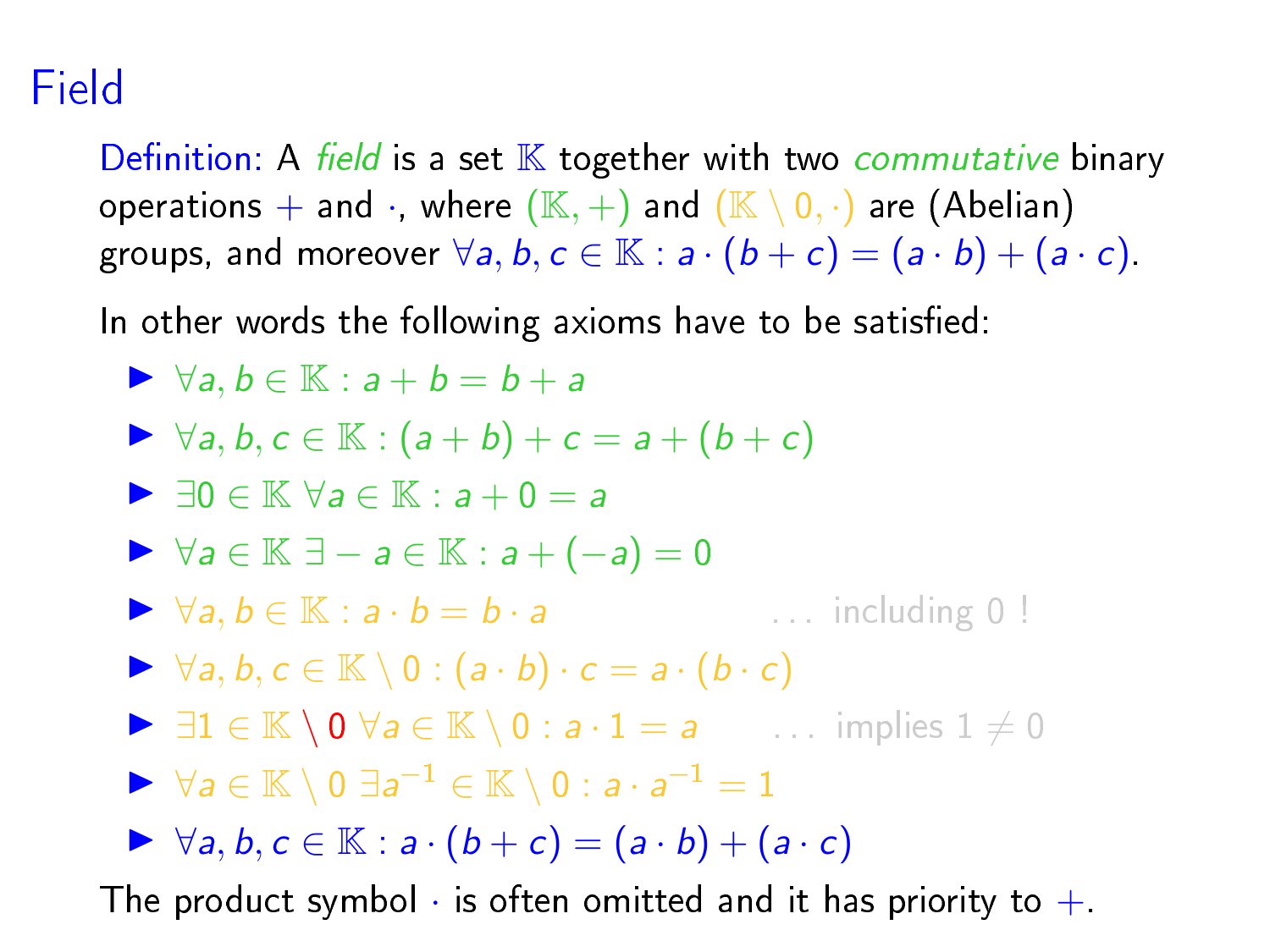**Examples** 

#### $(\mathbb{Q}, +, \cdot), (\mathbb{R}, +, \cdot), (\mathbb{C}, +, \cdot)$ , briefly  $\mathbb{Q}, \mathbb{R}, \mathbb{C}$ , are fields.  $\mathbb{Z}_p$  residue classes modulo a *prime p* are fields ( $\mathbb{Z}_4$  and  $\mathbb{Z}_6$  are not!)  $\mathbb{Z}_7$ : + 0 1 2 3 4 5 6 0 0 1 2 3 4 5 6 1 1 2 3 4 5 6 0 2 2 3 4 5 6 0 1 3 3 4 5 6 0 1 2 4 4 5 6 0 1 2 3 5 5 6 0 1 2 3 4 6 6 0 1 2 3 4 5  $\cdot$  0 1 2 3 4 5 6  $\begin{array}{|c|ccccccccccccccc|}\hline 0 & 0 & 0 & 0 & 0 & 0 & 0 & 0 \\ \hline 1 & 0 & 1 & 2 & 3 & 4 & 5 & 6 \\\hline \end{array}$ 1 0 1 2 3 4 5 6 2 0 2 4 6 1 3 5 3 0 3 6 2 5 1 4 4 0 4 1 5 2 6 3 5 0 5 3 1 6 4 2 6 0 6 5 4 3 2 1 These binary operations  $+$  and  $\cdot$  satisfy all axioms. In particular, the negative and inverse elements are:  $x \begin{array}{|ccc|} 0 & 1 & 2 & 3 & 4 & 5 & 6 \end{array}$  $-x$  0 6 5 4 3 2 1  $x \begin{array}{|ccc|} 0 & 1 & 2 & 3 & 4 & 5 & 6 \end{array}$  $x^{-1}$  1 4 5 2 3 6 The set  $\left\{\frac{p(x)}{q(x)}\right\}$

 $\left\{\frac{\rho(x)}{q(x)}\right\}$  with  $p,q$  polynomials with real coefficients forms the field  $\mathbb{R}(x)$  of real rational functions.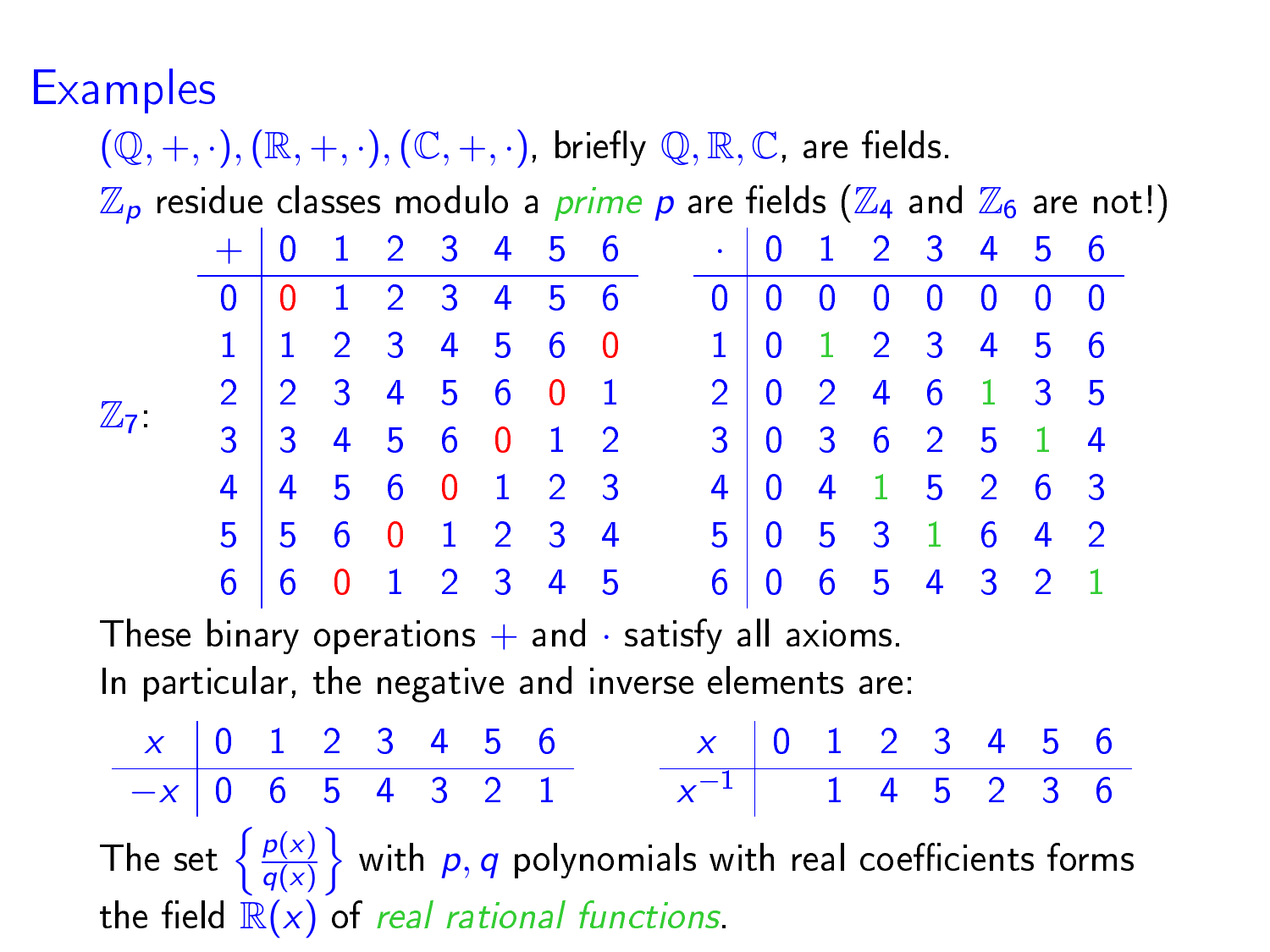### Metatheorem

Metatheorem: All statements about systems of equations and matrices over  $\mathbb R$  are valid also for any field  $\mathbb K$ .  $\ldots$  in the proofs were only used properties specified in field axioms.

Example: A solution of a system  $Ax = b$  over  $\mathbb{Z}_7$ .

1. We transform the augmented matrix into the echelon form:

$$
(\mathbf{A}|\mathbf{b}) = \begin{pmatrix} 1 & 2 & 4 & 0 & 1 \\ 0 & 1 & 2 & 4 & 2 \\ 3 & 1 & 2 & 1 & 0 \end{pmatrix} \sim \begin{pmatrix} 1 & 2 & 4 & 0 & 1 \\ 0 & 1 & 2 & 4 & 2 \\ 0 & 2 & 4 & 1 & 4 \end{pmatrix}
$$

$$
\sim \begin{pmatrix} 1 & 2 & 4 & 0 & 1 \\ 0 & 1 & 2 & 4 & 2 \\ 0 & 0 & 0 & 0 & 0 \end{pmatrix}
$$

2. If the last column contains a pivot, the system has no solution.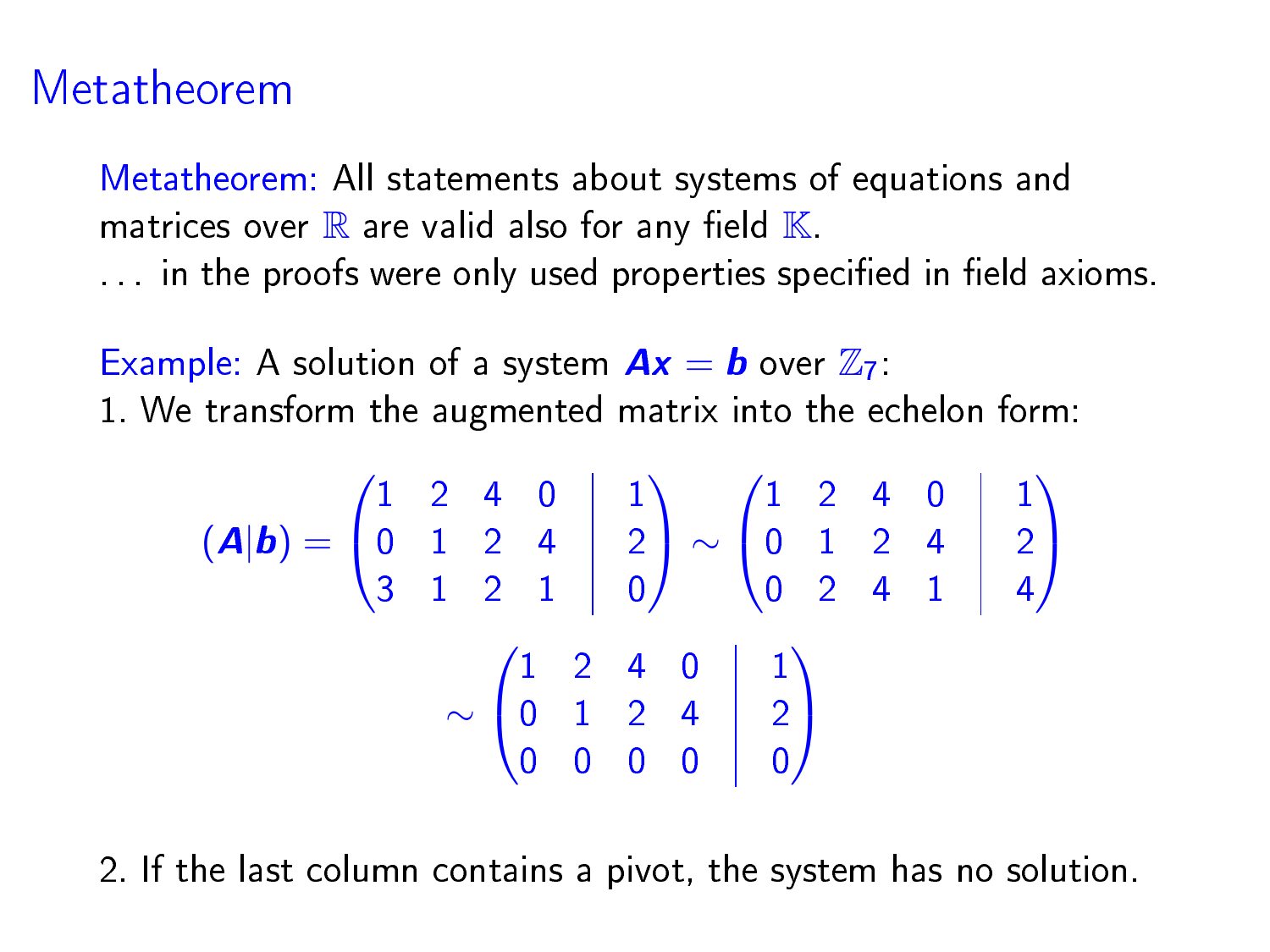3. Otherwise we first describe all solutions of the homogeneous system  $A\bar{x}=0$ , i.e.

$$
\begin{pmatrix} 1 & 2 & 4 & 0 \\ 0 & 1 & 2 & 4 \\ 0 & 0 & 0 & 0 \end{pmatrix} \bar{\mathbf{x}} = \mathbf{0}
$$

 $\bar{x}_2 = -4\bar{x}_4 - 2\bar{x}_3 = 3\bar{x}_4 + 5\bar{x}_3$  $\bar{x}_1$  =  $-4\bar{x}_3 - 2\bar{x}_2$  =  $3\bar{x}_3 + 5(3\bar{x}_4 + 5\bar{x}_3)$  =  $\bar{x}_4$ 

By using parameters  $p_1$  and  $p_2$ .  $\bar{x}_1$  =  $p_2$  $\bar{x}_2 = 5p_1 + 3p_2$  $\bar{x}_3 = p_1$  $\bar{x}_4 = p_2$ i.e.  $\bar{\mathbf{x}} =$  $\sqrt{ }$  $\overline{\phantom{a}}$ 0 5 1 0  $\setminus$  $\int p_1 +$  $\sqrt{ }$  $\overline{\phantom{a}}$ 1 3 0 1  $\setminus$  $\bigg|$   $P_2$ 

4. Finally, by the backward substitution we find any solution of  $\bm{A}\bm{x} = \bm{b}$ , e.g.  $\bm{x}^0 = (4, 2, 0, 0)^{\bm{T}}$  and get:  $\bm{x} = (4, 2, 0, 0)^{\bm{\mathsf{T}}} + p_1(0, 5, 1, 0)^{\bm{\mathsf{T}}} + p_2(1, 3, 0, 1)^{\bm{\mathsf{T}}}$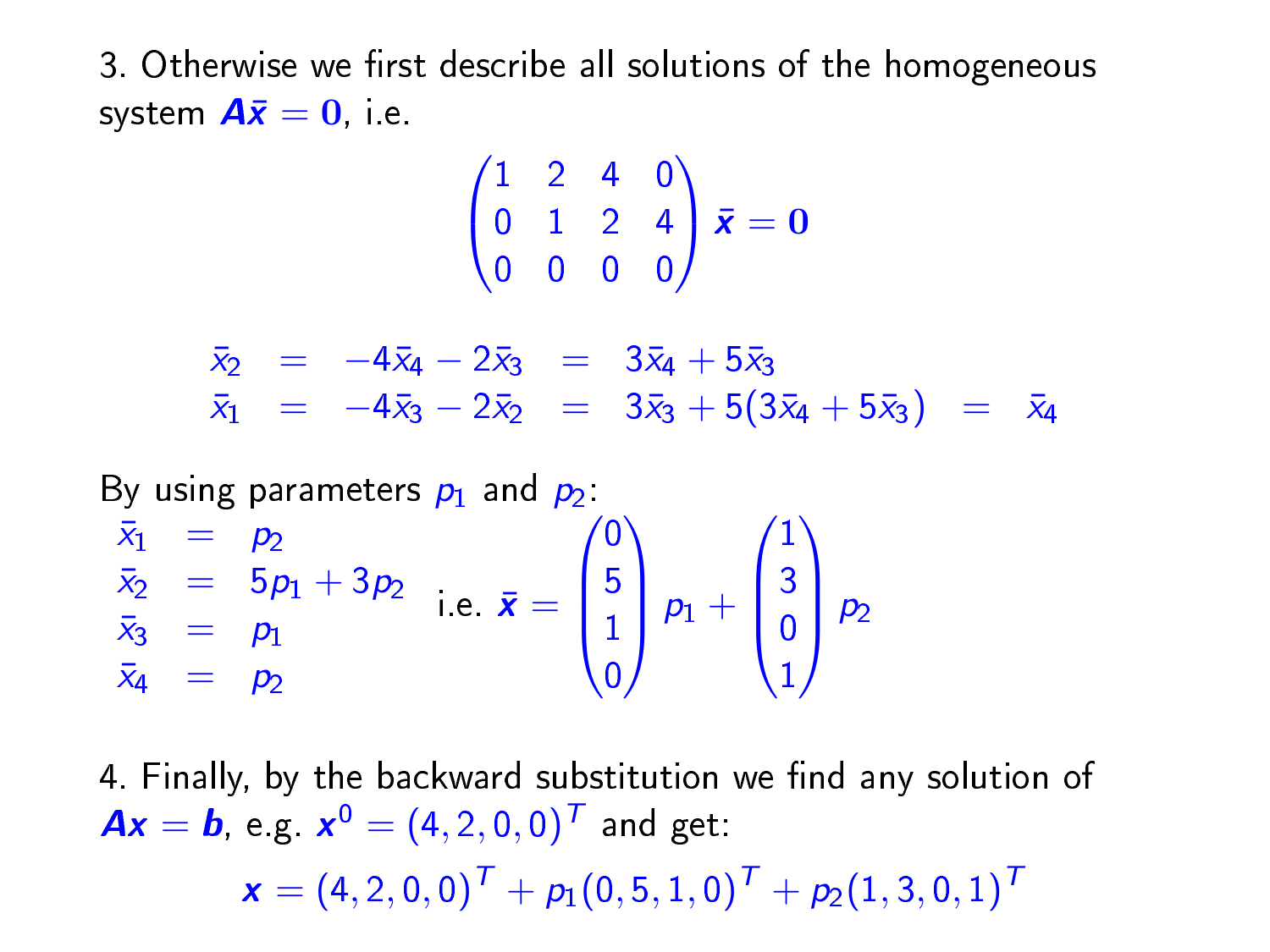# Metatheorem

Example: A matrix inversion over  $\mathbb{Z}_5$ :

$$
(\mathbf{A}|\mathbf{I}_n) = \begin{pmatrix} 1 & 3 & 2 & 1 & 0 & 0 \\ 3 & 4 & 0 & 0 & 1 & 0 \\ 0 & 1 & 1 & 0 & 0 & 1 \end{pmatrix} \sim \begin{pmatrix} 1 & 3 & 2 & 1 & 0 & 0 \\ 0 & 1 & 1 & 0 & 0 & 1 \\ 0 & 0 & 1 & 3 & 4 & 0 \end{pmatrix} \sim \begin{pmatrix} 1 & 0 & 2 & 0 & 1 \\ 0 & 0 & 1 & 0 & 0 \\ 0 & 0 & 0 & 1 & 3 \end{pmatrix}
$$

$$
\sim \begin{pmatrix} 1 & 0 & 4 & 1 & 0 & 2 \\ 0 & 1 & 1 & 0 & 0 & 1 \\ 0 & 0 & 1 & 3 & 4 & 0 \end{pmatrix} \sim \begin{pmatrix} 1 & 0 & 0 & 4 & 4 & 2 \\ 0 & 1 & 0 & 2 & 1 & 1 \\ 0 & 0 & 1 & 3 & 4 & 0 \end{pmatrix} = (\mathbf{I}_n|\mathbf{A}^{-1})
$$

|       |                |                                                                                                 | $\overline{2}$ | $\begin{array}{cc} 4 & 2 \\ 1 & 1 \\ 4 & 0 \end{array}$ |  |
|-------|----------------|-------------------------------------------------------------------------------------------------|----------------|---------------------------------------------------------|--|
| Test: |                |                                                                                                 |                |                                                         |  |
|       | $\mathbf{1}$   | $\begin{array}{c cccc} 3 & 2 & 1 & 0 & 0 \\ 4 & 0 & 0 & 1 & 0 \\ 1 & 1 & 0 & 0 & 1 \end{array}$ |                |                                                         |  |
|       | $\frac{1}{3}$  |                                                                                                 |                |                                                         |  |
|       | $\overline{0}$ |                                                                                                 |                |                                                         |  |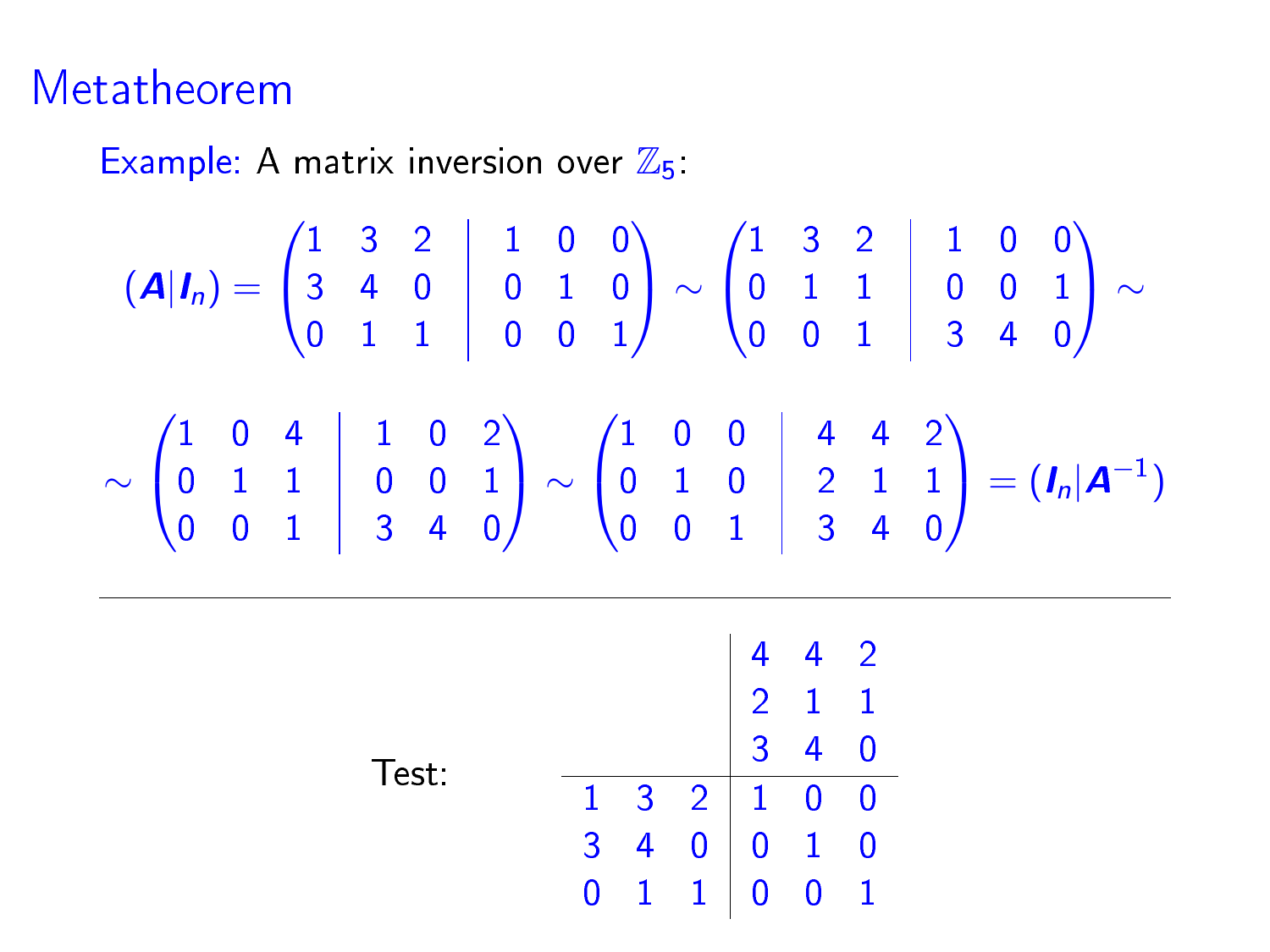## Field properties

Observations: In any field  $\forall a : 0a = 0, (-1)a = -a$ , Proof:  $0a = 0a + 0 = 0a + (0a - 0a) = (0 + 0)a - 0a = 0a - 0a = 0$  $(-1)a = (-1)a + 0 = (-1)a + a - a = (-1)a + 1a - a$  $= (-1 + 1)a - a = 0a - a = 0 - a = -a$ 

Observation: If  $ab = 0$  then  $a = 0$  or  $b = 0$ . Proof: By contradiction, if  $a, b \neq 0$  then  $\exists a^{-1}, b^{-1}$ . Then  $1 = aa^{-1}bb^{-1} = aba^{-1}b^{-1} = 0a^{-1}b^{-1} = 0$  a contradiction.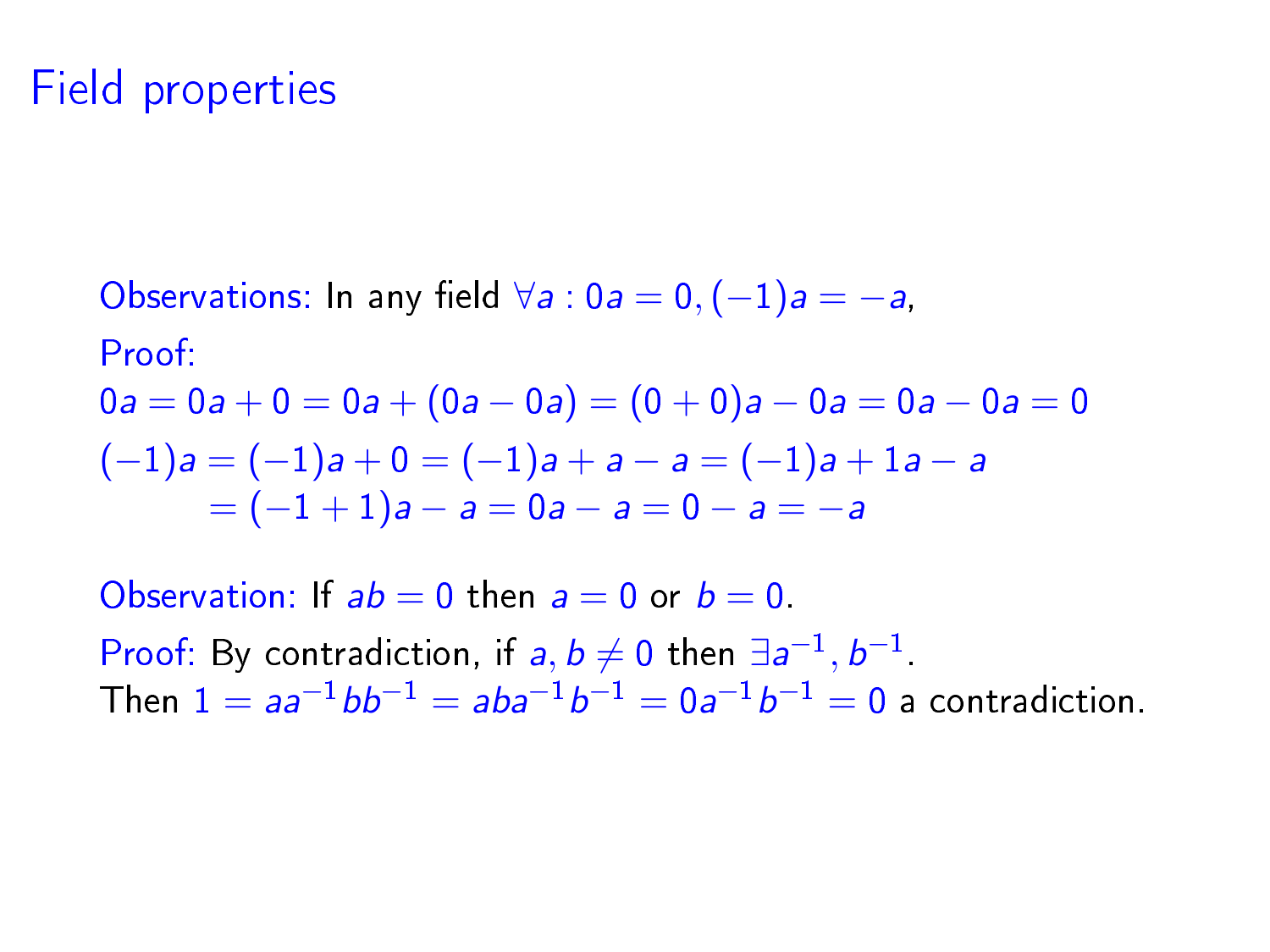#### Fields from modular arithmetic

Theorem:  $\mathbb{Z}_p$  is a field if and only if p is a prime.

Proof:  $\Rightarrow$ : If  $p = ab$  was composed then  $ab \equiv 0 \pmod{p}$ . a contradiction with the observation.

 $\Leftarrow$ : most of the axioms follow from the properties of  $+$  and  $\cdot$  on  $\mathbb{Z}$ . The only different is the existence of the inverse element  $\mathsf{a}^{-1}$ :  $\forall a \in \{1, ..., p-1\} \; \exists a^{-1} \in \{1, ..., p-1\} : aa^{-1} \equiv 1 \pmod{p}$ . Define  $f_a: \{1, ..., p-1\} \to \{1, ..., p-1\}$  by  $f_a(x) = ax \mod p$ . Since  $f_a$  is from a finite set to itself, then if  $f_a$  is injective then  $f_a$  is surjective and exists b such that  $f_a(b) = 1$ , i.e.  $ab \equiv 1 \pmod{p}$ . If  $f_a$  was not injective then  $\exists b, c \le b > c \le t$ .  $f_a(b) = f_a(c) \Rightarrow$  $0 = f_a(b) - f_a(c) \equiv ab - ac = a(b - c) \pmod{p}$ , in contrary with p being a prime as  $a, b - c \in \{1, \ldots, p - 1\}$ .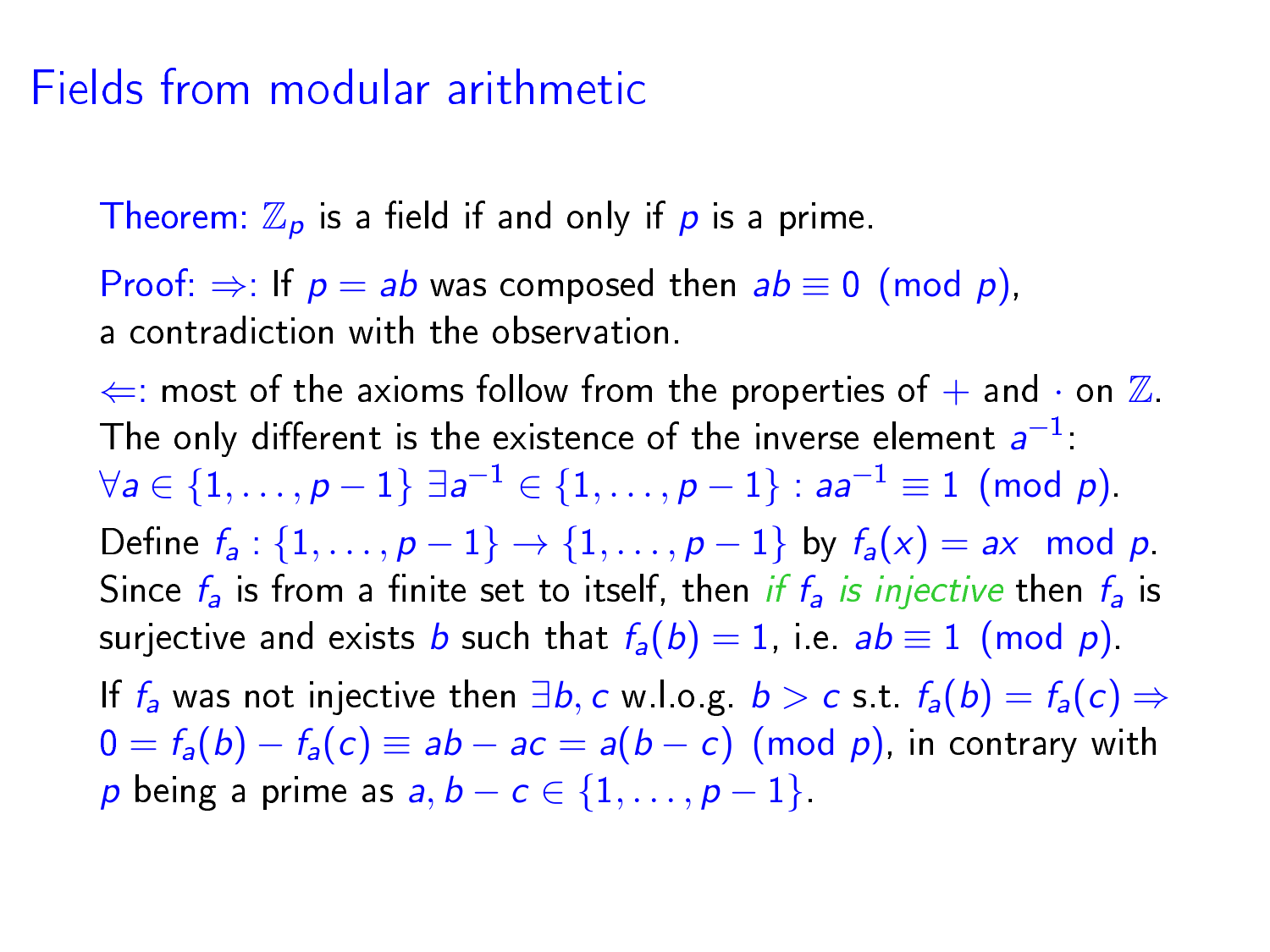# Galois fields

Theorem: A field of size  $n$  exists if and only if  $n$  is a power of prime. It is unique upto isomorphism. We denote it by  $GF(n)$ .

| Example: The field       | $+ 0 1 a b$                         |  |  |  | $\cdot$ 0 1 a b                                 |  |
|--------------------------|-------------------------------------|--|--|--|-------------------------------------------------|--|
| $GF(4) = GF(2^2)$        | $0 \vert 0 \vert 1$ a b             |  |  |  | 0   0 0 0 0                                     |  |
| For $T = \{0, 1, a, b\}$ | $1 \vert 1 \vert 0 \vert b \vert a$ |  |  |  | $1 \vert 0 \vert 1 \vert a \vert b$             |  |
| define the addition      | $a \mid a \mid b \mid 0 \mid 1$     |  |  |  | $a \mid 0$ a b 1                                |  |
| and multiplication as:   | $b \mid b$ a 1 0                    |  |  |  | $b \begin{vmatrix} 0 & b & 1 & a \end{vmatrix}$ |  |

These operations  $+$  and  $\cdot$  satisfy all axioms.

Another view on the same field: take  $T$  as all polynomials of the maximum degree 1 with coefficients in  $\mathbb{Z}_2$ , e.g.  $a = x$ ,  $b = x + 1$ . The multiplication is done modulo the polynomial  $x^2 + x + 1$ .

|  |  | $+$ 0 1 x x + 1 \cdot 0 1 x x + 1                                               |  |  |
|--|--|---------------------------------------------------------------------------------|--|--|
|  |  | $\begin{array}{c ccccccccc}\n0 & 0 & 1 & x & x+1 & 0 & 0 & 0 & 0\n\end{array}$  |  |  |
|  |  | 1 1 0 $x+1$ x 1 0 1 x $x+1$                                                     |  |  |
|  |  | $x \mid x \times x+1 \quad 0 \quad 1 \quad x \mid 0 \quad x \times x+1 \quad 1$ |  |  |
|  |  | $x+1$ $x+1$ x 1 0 $x+1$ 0 $x+1$ 1 x                                             |  |  |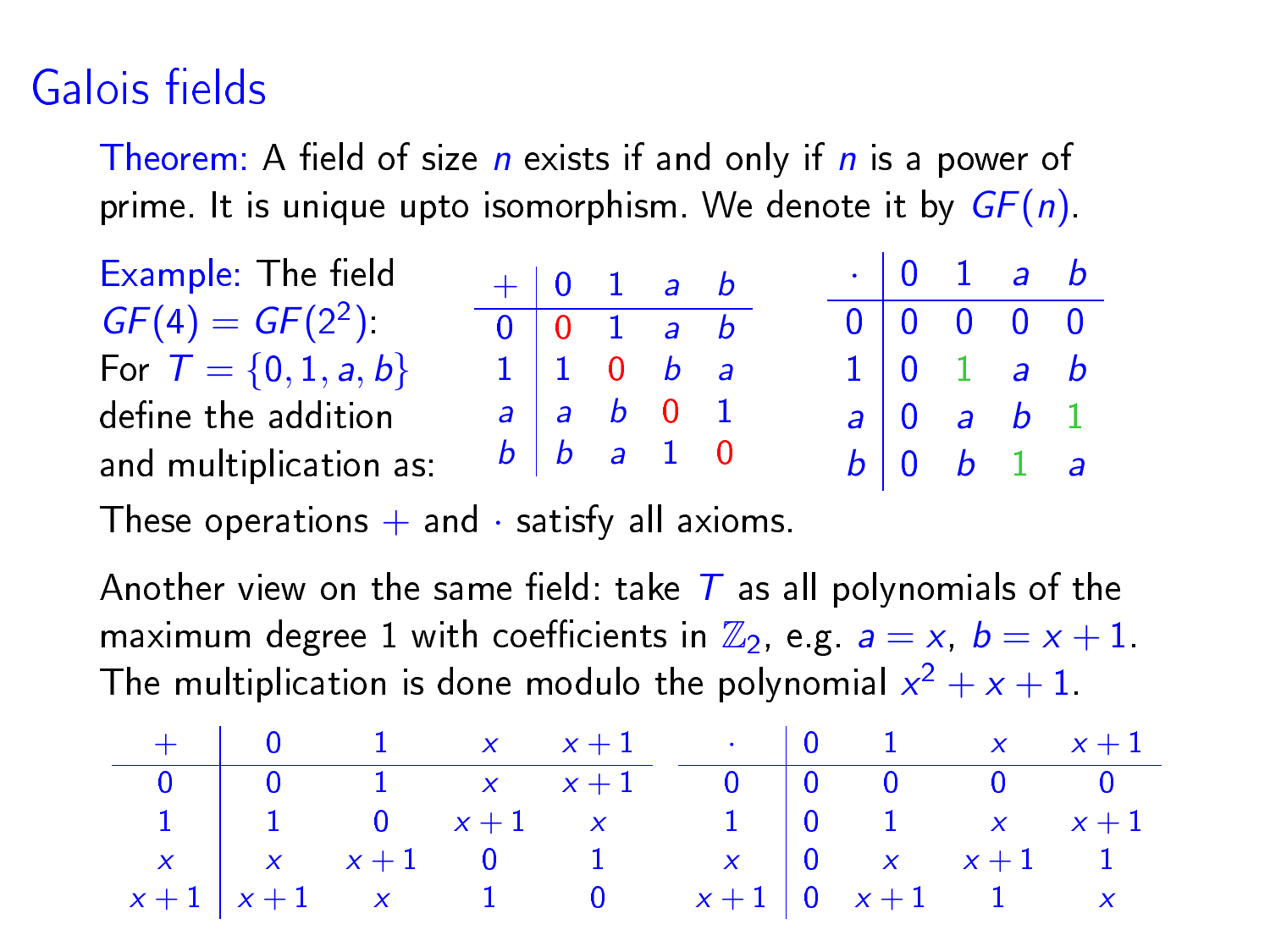## Characteristic

Definition: For a field K, if for some  $n \in \mathbb{N} : 1 + 1 + \cdots + 1 = 0$  $\overline{\phantom{a}}$   $\overline{\phantom{a}}$   $\overline{\phantom{a}}$   $\overline{\phantom{a}}$   $\overline{\phantom{a}}$   $\overline{\phantom{a}}$   $\overline{\phantom{a}}$   $\overline{\phantom{a}}$   $\overline{\phantom{a}}$   $\overline{\phantom{a}}$   $\overline{\phantom{a}}$   $\overline{\phantom{a}}$   $\overline{\phantom{a}}$   $\overline{\phantom{a}}$   $\overline{\phantom{a}}$   $\overline{\phantom{a}}$   $\overline{\phantom{a}}$   $\overline{\phantom{a}}$   $\overline{\$ n× then the smallest such  $n$  is the *characteristic* of the field  $\mathbb{K}$ .

Otherwise the field  $\mathbb K$  has characteristic  $0$ .

Theorem: The field characteristic is always a prime or  $\theta$ .

Proof: By contrary, if the characteristic was composed  $n = ab$ , then  $0 = 1 + 1 + \cdots + 1$  $\overline{\phantom{a}}$   $\overline{\phantom{a}}$   $\overline{\phantom{a}}$   $\overline{\phantom{a}}$   $\overline{\phantom{a}}$   $\overline{\phantom{a}}$   $\overline{\phantom{a}}$   $\overline{\phantom{a}}$   $\overline{\phantom{a}}$   $\overline{\phantom{a}}$   $\overline{\phantom{a}}$   $\overline{\phantom{a}}$   $\overline{\phantom{a}}$   $\overline{\phantom{a}}$   $\overline{\phantom{a}}$   $\overline{\phantom{a}}$   $\overline{\phantom{a}}$   $\overline{\phantom{a}}$   $\overline{\$ n×  $=(1+1+\cdots+1)$  $\overline{a} \times$ a×  $(1+1+\cdots+1)$  ${b \times}$ b×  $\neq$  0 as both  $1 + 1 + \cdots + 1 \neq 0$  and  $1 + 1 + \cdots + 1 \neq 0$ .  $\overline{a} \times$ a×  ${b \times}$ 

 $Observeation: In fields of characteristic 2 each element is self-inverse.$ and subtraction can be replaced by addition.

Proof:  $1+1=0$   $\Rightarrow$   $-1=1$   $\Rightarrow$   $-a=a$   $\Rightarrow$   $a-b=a+b$ .